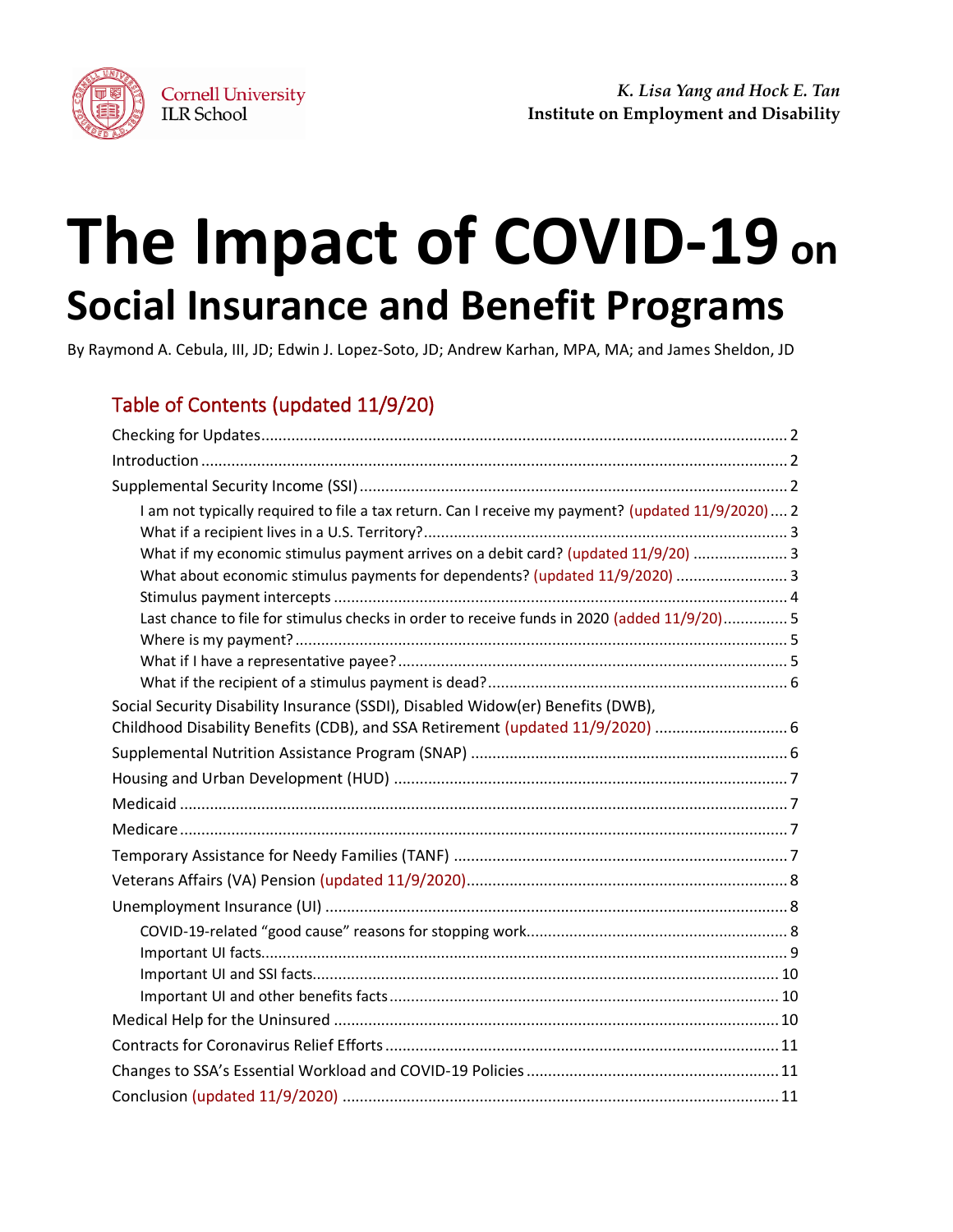## Checking for Updates

*Updated November 9, 2020*—This document is updated frequently. To check for the most recent version, visit [COVID-19 Resources from YTI](http://www.yti.cornell.edu/coronavirus#covid-benefits) at [www.yti.cornell.edu/coronavirus#covid-benefits.](https://www.yti.cornell.edu/coronavirus#covid-benefits) This November 9 update adds information about the new November 21 filing deadline for receiving an Economic Impact Payment (EIP) in 2020. Several topics were updated to include the new date—that's the primary substantive change in those topics. The new topic "Last chance to file for stimulus checks and receive funds in 2020" explains the change.

## **Introduction**

The COVID-19 pandemic continues to impact individuals with disabilities who access public benefits. It also raises a variety of questions about the impact of the various federal and state legislative and administrative actions on these benefits.

Key language in the Coronavirus Aid, Relief, and Economic Security (CARES) Act serves as a guidepost from which the impact on benefits can be better understood:

*Notwithstanding any other provision of law, any refund (or advance payment with respect to a refundable credit) made to any individual under this title shall not be taken into account as income, and shall not be taken into account as resources for a period of 12 months from receipt, for purposes of determining the eligibility of such individual (or any other individual) for benefits or assistance (or the amount or extent of benefits or assistance) under any Federal program or under any State or local program financed in whole or in part with Federal funds.* —CARES Act, 26 U.S. Code § 6409

## Supplemental Security Income (SSI)

Individuals who receive SSI need to be aware of several key elements related to the stimulus payment:

- Stimulus payments are NOT taxable.
- Stimulus payments received by the individual that are initiated through the Coronavirus Aid, Relief, and Economic Security (CARES) Act will not counts as income in the calculation of the individual's SSI amount for that month (26 U.S. Code § 6409).
- Stimulus payments will not be counted as "resources" for a 12-month period following the receipt of the funds (26 U.S. Code § 6409).

## **I am not typically required to file a tax return. Can I receive my payment? (updated 11/9/2020)**

Yes! The stimulus payment will be paid directly to SSI recipients.

Copyright © Cornell University 2020. All Rights Reserved. SSI recipients who have bank direct-deposit information on file with SSA will receive their stimulus payment as a direct deposit to their bank account. Direct Express cardholders will **NOT** receive stimulus payments directly onto their Direct Express card. As directed on April 24, 2020, by the federal agencies involved with distribution of stimulus payments, Direct Express holders will receive a direct deposit into their bank account on record with the IRS or must file an IRS non-filer form in order to receive payments for themselves and dependents. If a Direct Express card holder has no other bank account, the bank information section of the IRS "non-filer" form should be left blank and [a paper check or debit card](https://home.treasury.gov/news/press-releases/sm1012) will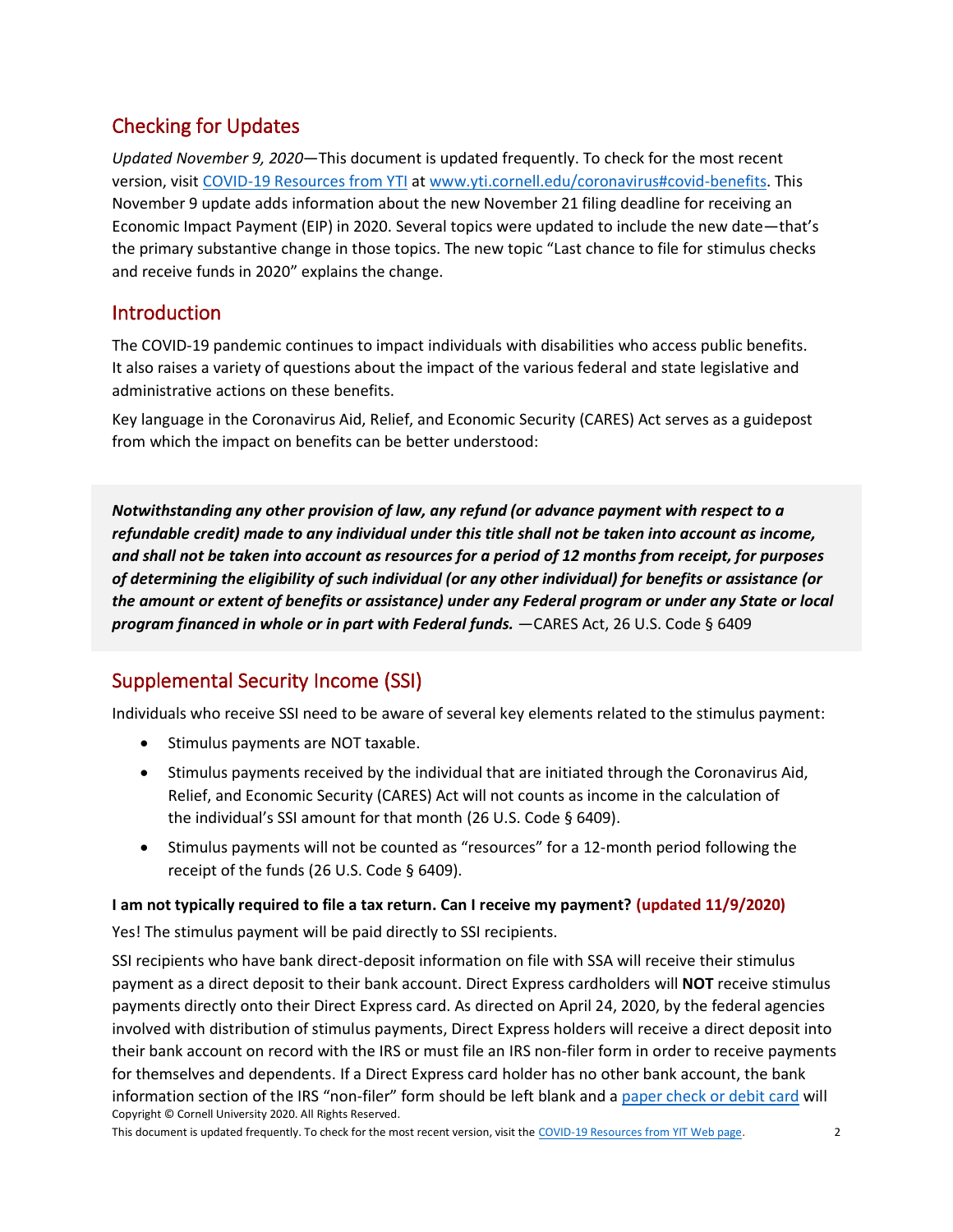be issued. The debit card is called the Economic Impact Payment (EIP) card. The deadline for the SSI population to file non-filer documents, if required, was May 5, 2020, but the IRS has now extended the deadline to November 21, 2020.

## **What if a recipient lives in a U.S. Territory?**

Special rules apply to recipients living in the U.S. Territories. In general, the tax authority in each territory, **NOT** the IRS, will pay the stimulus funds to eligible residents based on information the IRS will provide to the territories. Payments may have been issued as early as June. Territorial residents with questions should contact their territorial tax authority.

## **What if my economic stimulus payment arrives on a debit card? (updated 11/9/20)**

On May 18, 2020, the Department of the Treasury announced that holders of Direct Express cards will receive stimulus payments via a special Electronic Benefits Transfer (EBT) card. This card is called the [Economic Impact Payment \(EIP\) card.](http://www.eipcard.com/) The EIP card can be used to make purchases, access cash via in-network ATMs, or transfer funds to a private bank account.

The Department of the Treasury has announced that on May 18, 2020, some 4 million stimulus payments began to be sent via pre-paid VISA EBT debit cards. These cards are not the same as the recipients' Direct Express cards; however, each



card is a valid debit card holding the stimulus payment. This is **NOT** a scam, and these cards should **NOT** be thrown away. For more information, see [www.eipcard.com](http://www.eipcard.com/) and [Prepaid Debit Cards in](https://www.irs.gov/newsroom/economic-impact-payment-information-center-topic-e-eip-cards) the IRS EIP [Eligibility and General Information FAQ.](https://www.irs.gov/newsroom/economic-impact-payment-information-center-topic-e-eip-cards)

Please be aware that the EBT card has some associated fees that are worth considering when deciding where/how to use it. Also, if a replacement card is needed, shipping will require up to 2 weeks or the recipient must pay a \$17 priority fee to receive it faster. The [Fee Schedule](https://www.eipcard.com/fee-schedule) is posted at [www.eipcard.com/fee-schedule/.](http://www.eipcard.com/fee-schedule/) There is discussion about waiving the \$17 priority fee for faster service, but no firm decision has been made at this time.

### **What about economic stimulus payments for dependents? (updated 11/9/2020)**

Those SSI recipients who do have dependents, or do not receive payments via direct deposit, or do not regularly file taxes should [use the IRS non-filer link](https://www.irs.gov/coronavirus/economic-impact-payments) (shown below this paragraph) to let the IRS know of their dependents so the proper stimulus payment can be processed. If a recipient did not meet the May 5 filing deadline, they will likely receive the \$1,200 stimulus payment in the manner in which they receive current payments or can now take advantage of the new deadline, which is November 21, 2020.

## **<https://www.irs.gov/coronavirus/economic-impact-payments>**

Not all dependents, as that term is generally used, will receive a \$500 stimulus "bump." The government is using a mix of the "qualifying child" and "Child Tax Credit" rules.

Copyright © Cornell University 2020. All Rights Reserved.

This document is updated frequently. To check for the most recent version, visit the [COVID-19 Resources from YIT Web page.](https://www.yti.cornell.edu/coronavirus#covid-benefits) 3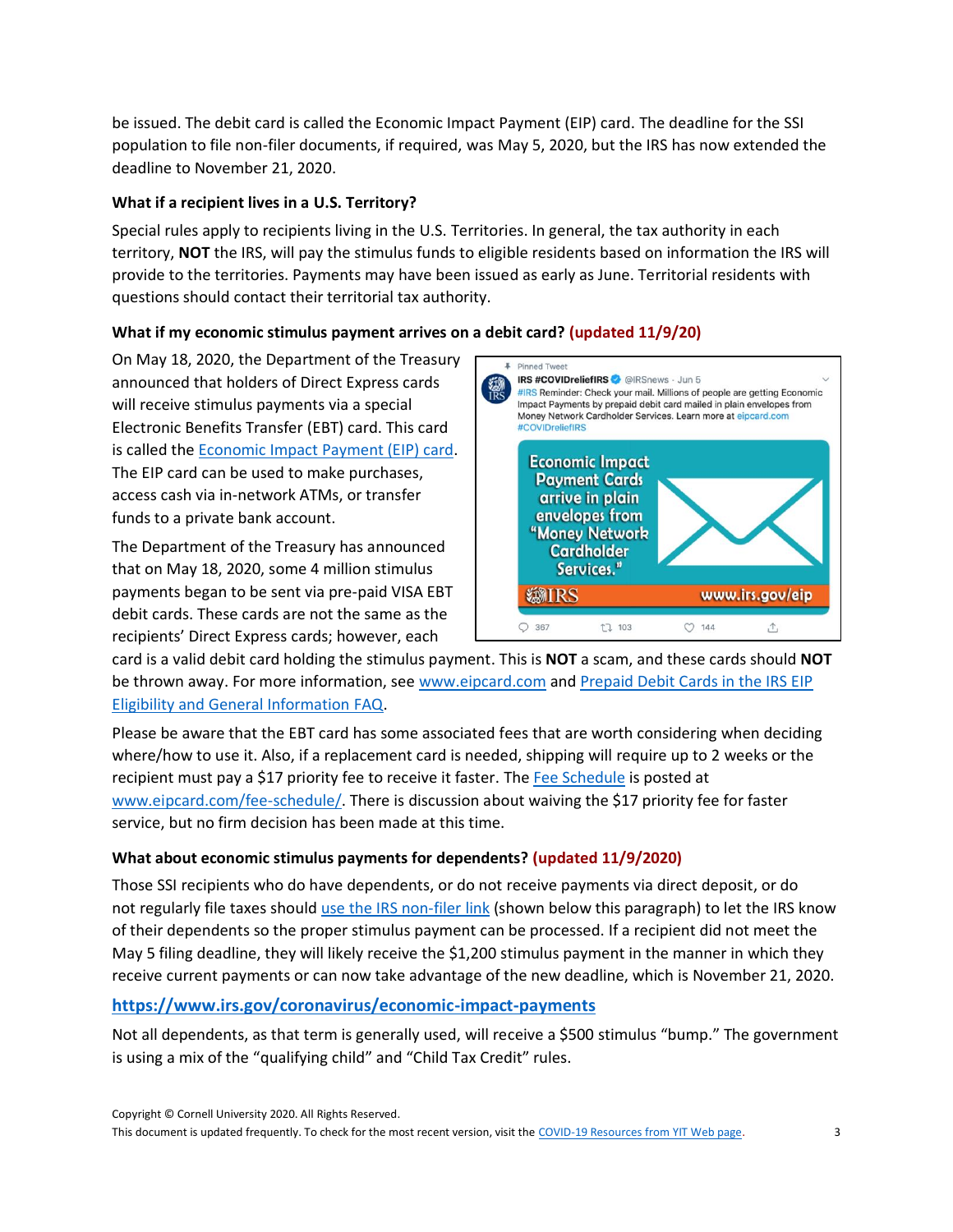A dependent for stimulus payment purposes must be all the following:

- Someone who you have claimed on your tax return or \$0 non-filer form
- Under the age of 17 and attending school
- Related to you by blood, marriage, or adoption
- Someone who cannot provide more than half of their own financial support during the tax year
- A U.S. citizen, U.S. national, or U.S. resident alien
- Someone who has lived with you for more than half of the year

In short, those people who are age 17–24 are NOT eligible for a dependent \$500 "bump." They may be eligible for their own stimulus payment if they are not claimed as a dependent for tax purposes by anyone and have worked and filed taxes in 2018 or 2019, or they [use the non-filer IRS link](https://www.irs.gov/coronavirus/economic-impact-payments).

#### **Stimulus payment intercepts**

We have been made aware that the banks are intercepting stimulus payments for those individuals who have defaulted on or have late private student loans, or who have overdue credit card payments or overdrawn bank accounts. Most recently, we have been informed that nursing homes have intercepted stimulus payments for Medicaid residents, claiming that these payments should be kept as cost of care.

If either event occurs, please contact your State Consumer Affairs Office, Elder Affairs Office, or your local legal services agencies for assistance. Some states will prevent banks from intercepting stimulus payments, and Elder Affairs may intercede with nursing home intercepts. The CARES Act does not support any of these intercepts.

The National Consumer Law Center has [an excellent paper](https://library.nclc.org/protecting-against-creditor-seizure-stimulus-checks) on the intercept issue.

Additionally, the IRS has issued [a press release,](https://www.irs.gov/newsroom/irs-alert-economic-impact-payments-belong-to-recipient-not-nursing-homes-or-care-facilities) discussing the issue of intercepts by nursing homes and care facilities and clarifying that such practices are prohibited when the facility is serving as the resident's representative payee:

#### [IR-2020-121, June 16, 2020](https://www.irs.gov/newsroom/irs-alert-economic-impact-payments-belong-to-recipient-not-nursing-homes-or-care-facilities)

WASHINGTON—The Internal Revenue Service today alerted nursing home and other care facilities that Economic Impact Payments (EIPs) generally belong to the recipients, not the organizations providing the care.

The IRS issued this reminder following concerns that people and businesses may be taking advantage of vulnerable populations who received the Economic Impact Payments.

The payments are intended for the recipients, even if a nursing home or other facility or provider receives the person's payment, either directly or indirectly by direct deposit or check. These payments do not count as a resource for purposes of determining eligibility for Medicaid and other federal programs for a period of 12 months from receipt. They also do not count as income in determining eligibility for these programs.

The Social Security Administration (SSA) has issue[d FAQs](https://www.ssa.gov/coronavirus/) on this issue, including how representative payees should handle administering the payments for the recipient. SSA has noted that under the Social Security Act, a representative payee is only responsible for managing Social Security or Supplemental Security Income (SSI) benefits. An EIP is not such a benefit; the EIP belongs to the Social Security or SSI beneficiary. A representative payee should discuss the EIP with the beneficiary. If the beneficiary wants to use the EIP independently, the representative payee should provide the EIP to the beneficiary.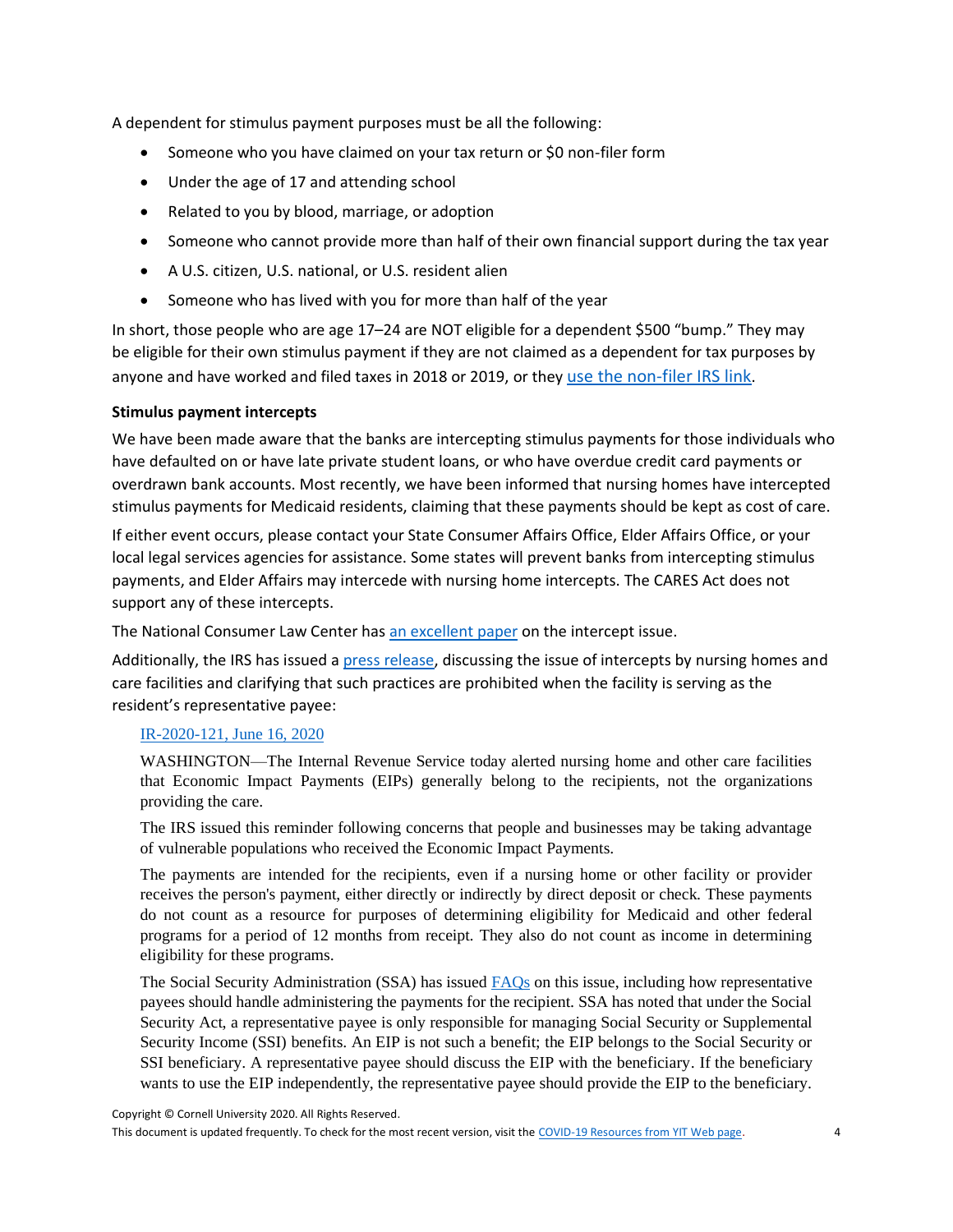The IRS also noted the Economic Impact Payments do not count as resources that have to be turned over by benefit recipients, such as residents of nursing homes whose care is provided for by Medicaid. The Economic Impact Payment is considered an advance refund for 2020 taxes, so it is considered a tax refund for benefits purposes.

The IRS noted the language in the Form 1040 instructions apply to Economic Impact Payments: "Any refund you receive can't be counted as income when determining if you or anyone else is eligible for benefits or assistance, or how much you or anyone else can receive, under any federal program or under any state or local program financed in whole or in part with federal funds. These programs include Temporary Assistance for Needy Families (TANF), Medicaid, Supplemental Security Income (SSI), and Supplemental Nutrition Assistance Program (formerly food stamps). In addition, when determining eligibility, the refund can't be counted as a resource for at least 12 months after you receive it."

Additional information about EIPs and representative payees involving Social Security and Supplemental Security Income benefits can be found on [SSA's website.](https://www.ssa.gov/coronavirus/#reppayee)

Additional information on EIPs can be found at [IRS.gov/eipfaq.](https://www.irs.gov/coronavirus/economic-impact-payment-information-center)

#### **Last chance to file for stimulus checks in order to receive funds in 2020 (added 11/9/20)**

On Tuesday, November 3, SSA released the following information concerning the IRS efforts to send stimulus payments to eligible recipients and dependents by the end of 2020:

The Internal Revenue Service (IRS) has announced two important updates about economic impact payments (EIP). First, the IRS has extended the deadline for non-tax filers to provide information to get their EIP this year. The IRS previously announced that adult non-tax filers would have until November 21 to submit their information via the [IRS' Non-Filer Tool,](https://u7061146.ct.sendgrid.net/ls/click?upn=4tNED-2FM8iDZJQyQ53jATUeugZ-2FNXL8KZLAlpEfxoclwztKMgddS31CjaDRuzKHiKjwcZ583ucUgalMJ6iWo2yVes4HbFUmzHvDCCoGz7s44-3DXTrr_-2FPLukq9otq06gaNMImGzziD6lmepzXYjBF4tNHRgcfMoq3LsNKlQMsxfpIJqFu9lrQmIEBt-2BVhoPLDcqrxtwh-2FHp0TviBu5aC7g3AlfvMVRWRG0mUswPojvsEYPbEnrQjOzIg4yweU9c08GxDt06xOWwkf6ZVAIiWcYqB3b6pOTAz-2FTiJwHwSmpC1m7s3bPxDU-2B-2BEUR-2FMULUhhF547D1x9m6mLABF6qRnOviEJwknoWoN6RMnLxdVQEptLqofgeUjLCFX6kI-2BhVR5-2FBJqlZp-2BqtRqXHFEWdKax-2ByGeXUhK3RgGUSMY4rG7cG9-2BcwYZLXUU9Bjhxd08JkyBEuRcH4zHVruWTBVISr7FEHpww-2FJXI-3D) while the deadline to submit information for children had expired. However, now, adults may continue to submit their children's information until November 21 as well. An adult may receive up to \$1,200. Adults with a qualifying child can get \$500 per child.

Additionally, the IRS is now enabling Social Security and Supplemental Security Income beneficiaries, who already received their own EIP, to use the Non-Filer Tool to register for a payment for their spouse or qualifying child if they did not receive their EIP.

To help increase awareness about the importance of registering for an EIP, the [IRS has established](https://u7061146.ct.sendgrid.net/ls/click?upn=4tNED-2FM8iDZJQyQ53jATUTpJJ4f7QDv5nEDCPTTMuwwyLY5ZN-2FaJmmrs3kCMnJfezK7zlLaumzHMia-2BvHfhkyE0CSqmgDmtZ9efuaSxeusWiI-2BFSTlp-2BdpbT9ecRo3tnQle-2FuLJ7Oo5D9XOgpbVJZB8WxVzbyYPbgHC-2BtiEsvdx5bunC-2F4nR0kBjVCPk-2Bpmhk3aEiBnXqYLz1NvqTIGRxA-3D-3DIeIW_-2FPLukq9otq06gaNMImGzziD6lmepzXYjBF4tNHRgcfMoq3LsNKlQMsxfpIJqFu9lrQmIEBt-2BVhoPLDcqrxtwh-2FHp0TviBu5aC7g3AlfvMVRWRG0mUswPojvsEYPbEnrQjOzIg4yweU9c08GxDt06xOWwkf6ZVAIiWcYqB3b6pOTAz-2FTiJwHwSmpC1m7s3bPxymLKOMo3DLgazPeejhko4bjWnbjpjZUlMqrXyxjRbQ7RXkEt1EnhWs1azYcbM4mcD9nFk0zG8ZZHBqfw0IJykCfg42zPpmFbtEuikcyyhSqEAbHtYsM-2FM9Tc16IAimT3-2BDCEdwLcttIXH34N7e2LzmiOjXW1U4O1Mtu3D2nHkJg-3D)  [November 10 as National Economic Impact Payment Registration Day.](https://u7061146.ct.sendgrid.net/ls/click?upn=4tNED-2FM8iDZJQyQ53jATUTpJJ4f7QDv5nEDCPTTMuwwyLY5ZN-2FaJmmrs3kCMnJfezK7zlLaumzHMia-2BvHfhkyE0CSqmgDmtZ9efuaSxeusWiI-2BFSTlp-2BdpbT9ecRo3tnQle-2FuLJ7Oo5D9XOgpbVJZB8WxVzbyYPbgHC-2BtiEsvdx5bunC-2F4nR0kBjVCPk-2Bpmhk3aEiBnXqYLz1NvqTIGRxA-3D-3DIeIW_-2FPLukq9otq06gaNMImGzziD6lmepzXYjBF4tNHRgcfMoq3LsNKlQMsxfpIJqFu9lrQmIEBt-2BVhoPLDcqrxtwh-2FHp0TviBu5aC7g3AlfvMVRWRG0mUswPojvsEYPbEnrQjOzIg4yweU9c08GxDt06xOWwkf6ZVAIiWcYqB3b6pOTAz-2FTiJwHwSmpC1m7s3bPxymLKOMo3DLgazPeejhko4bjWnbjpjZUlMqrXyxjRbQ7RXkEt1EnhWs1azYcbM4mcD9nFk0zG8ZZHBqfw0IJykCfg42zPpmFbtEuikcyyhSqEAbHtYsM-2FM9Tc16IAimT3-2BDCEdwLcttIXH34N7e2LzmiOjXW1U4O1Mtu3D2nHkJg-3D) Please help inform your clients about the extended deadline and that they can now use the tool for their spouse or child, even if they already received their own EIP.

#### **Tell them to act now to receive their Economic Impact Payment this year.**

#### **Where is my payment?**

SSA has updated their guide to help track payments. This PDF guide[, Economic Impact Payments for](https://www.ssa.gov/coronavirus/assets/materials/economic-impact-payments-for-social-security-and-ssi-recipients.pdf)  Social Security and SSI Recipients – [Steps to Take and Schedule of Payments,](https://www.ssa.gov/coronavirus/assets/materials/economic-impact-payments-for-social-security-and-ssi-recipients.pdf) has steps for tracking your payment and for ensuring that you will receive your full stimulus payment in the future. You can also call the IRS's EIP hotline at 1-800-919-9835 to learn this information.

#### **What if I have a representative payee?**

Stimulus payments to individuals with representative payees will be paid to the account on file with SSA if taxes were filed in 2018 or 2019. This is generally the account held by the representative payee. If no taxes were filed, the IRS and SSA are working to ensure that payments will be made to the account on record, again, usually the representative-payee held account, but have no set date for issuing payments.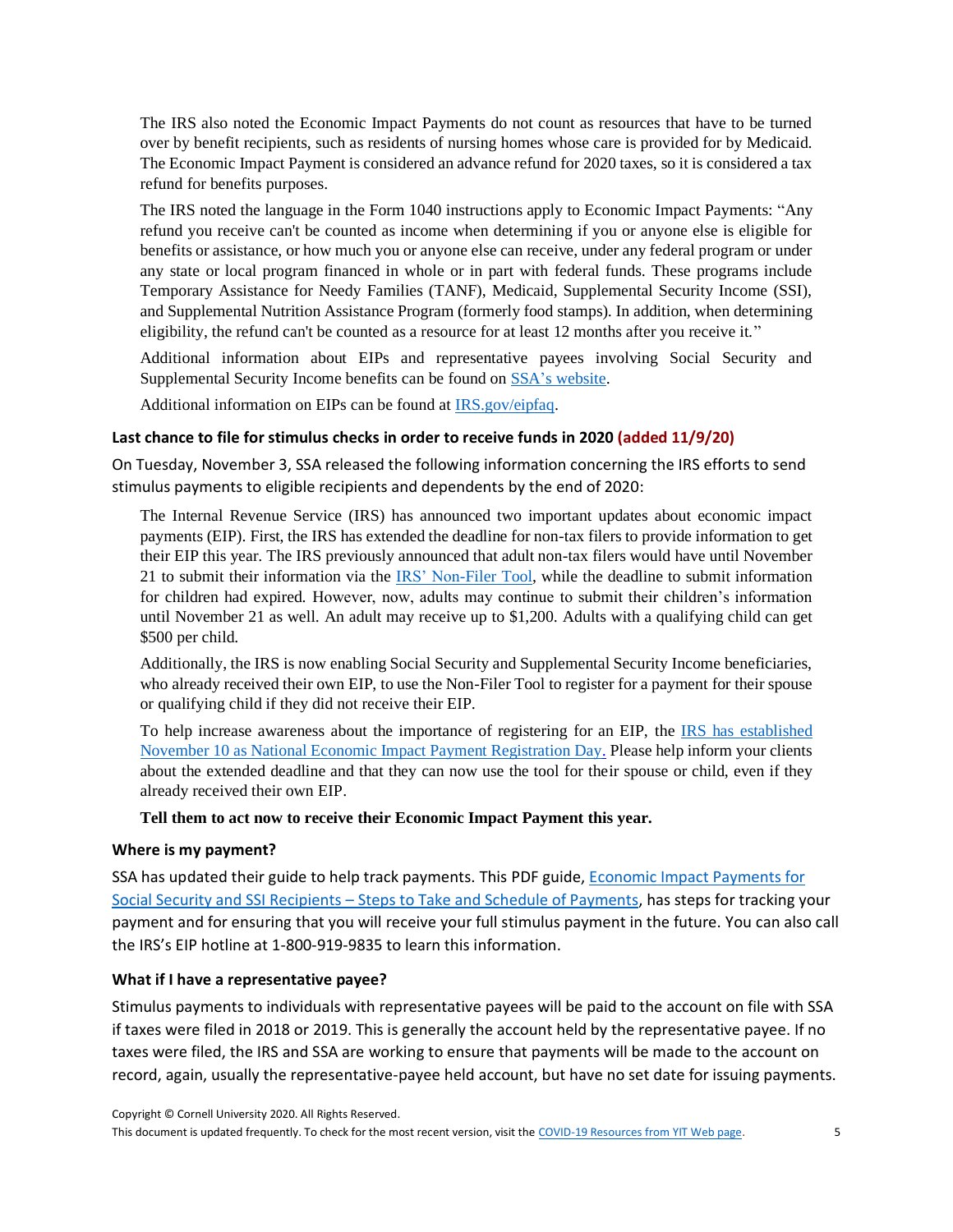It is important to note that stimulus payment funds are **NOT** SSA funds, and therefore, are not under the control and management of the representative payee. SSA has requested that representative payees use judgment when releasing stimulus funds to recipients with consideration of disabling impairments.

It is possible that your representative payee was required to take some of the "non-filer" steps noted above. It is recommended that you discuss this with your payee and ask your payee to take steps necessary to ensure that you will receive a stimulus payment.

It is important to remember that the stimulus payment is **NOT** SSA money and your representative payee has legal authority only to control SSA funds. Your payee should release this stimulus payment to you without question. However, SSA has asked that representative payees use their judgement about releasing the payments in whole or in smaller amounts according to your needs and abilities to properly spend the money to help meet your needs.

#### **What if the recipient of a stimulus payment is dead?**

If a stimulus payment was made after an eligible individual died, the payment should be returned. Follow the guidelines at the link below to determine how best, in your circumstances, to return that payment.

**<https://www.irs.gov/coronavirus/economic-impact-payment-information-center#returning>**

There is currently no other mechanism to recoup incorrect payments.

## Social Security Disability Insurance (SSDI), Disabled Widow(er) Benefits (DWB), Childhood Disability Benefits (CDB), and SSA Retirement (updated 11/9/2020)

The stimulus payment will have no impact on any of these Title II benefits: SSDI, DWB, CDB, and SSA Retirement. These benefits are classified as insurance benefits and are NOT impacted by unearned income. In addition, the stimulus payments will NOT be taxable.

Please note that Title II benefits are SSA benefits. SSI benefits are federal welfare benefits. At any time when the CARES Act refers to "Social Security Benefits," "SSI" is not included unless specifically stated by the statute.

If an SSDI recipient has dependents and has not filed taxes in 2018 and 2019, the recipient must use the [IRS non-filer tax link](https://www.irs.gov/coronavirus/economic-impact-payments) to claim dependents' stimulus checks. The deadline of April 22, 2020, has now been extended to the new November 21, 2020 deadline.

## Supplemental Nutrition Assistance Program (SNAP)

There is no impact on SNAP benefits due to the receipt of a stimulus payment in accordance with 26 U.S. Code § 6409.

The impact of unemployment benefits and the \$600 Pandemic Unemployment Compensation (PUC) federal payment is being handled on a state-by-state basis. Some states are excluding both from inclusion as income for SNAP purposes, some include only the state UI benefits, while others include both. For a general understanding of these issues see [www.fns.usda.gov/disaster/pandemic/covid-19.](https://www.fns.usda.gov/disaster/pandemic/covid-19) For a state directory of the impact, se[e www.fns.usda.gov/snap/state-directory.](https://www.fns.usda.gov/snap/state-directory)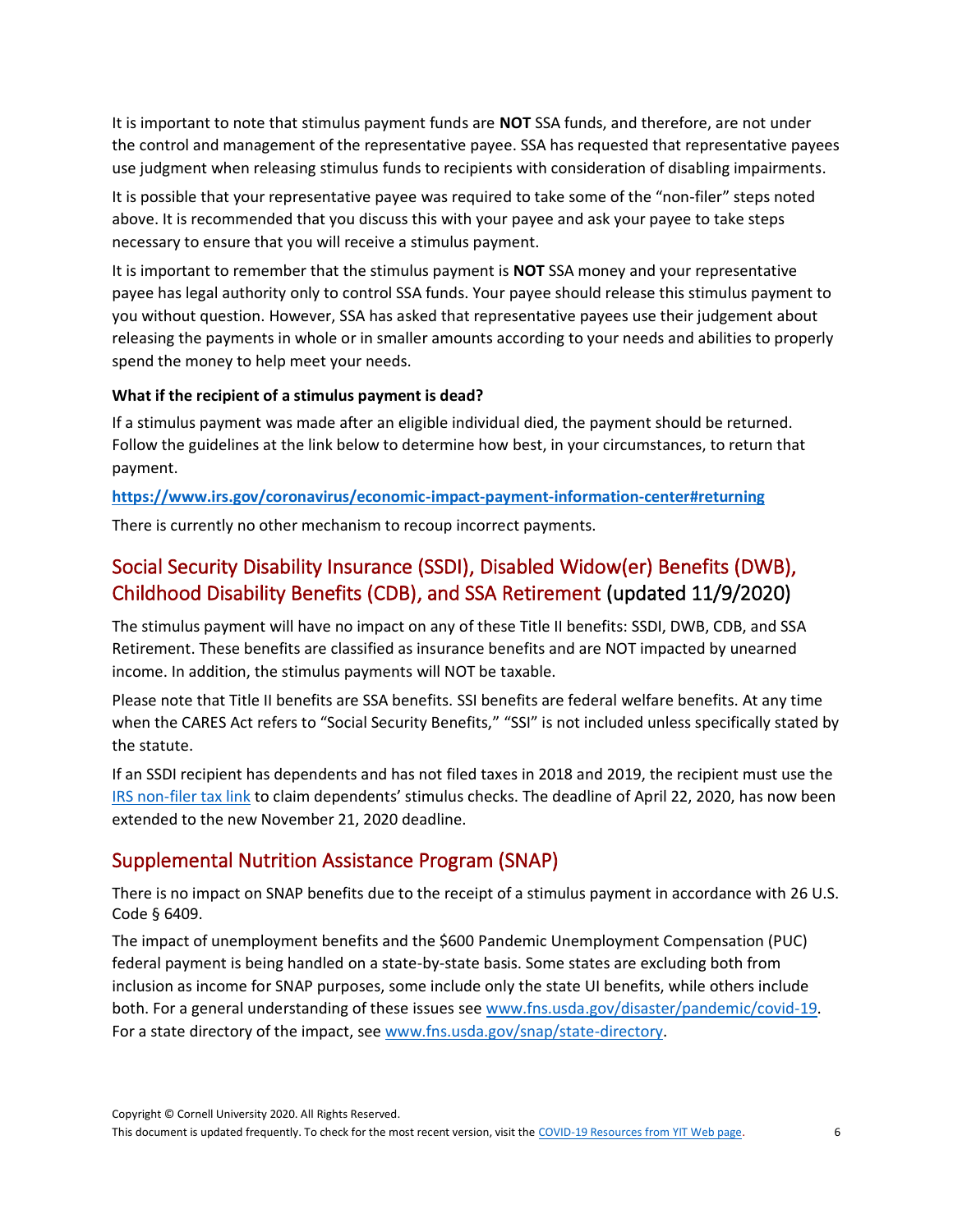# Housing and Urban Development (HUD)

There is no impact on HUD rent subsidies due to the receipt of the stimulus funds. Further, HUD housing does not consider an individual's resources. Only the income produced by the resource, bank interest, is considered. HUD has further stated that the \$600 weekly PUC UI payment will not be considered in rent calculations; however, state UI payments will be included when determining or adjusting rent amounts. *\*Please check your state rules concerning state public housing in which an individual may be living.*

HUD has placed a temporary ban on evictions for non-payment of rent and for fees and penalties related to non-payment of rent, which applies to ALL tenants regardless of whether or not employment was affected by COVID-19. For rent non-payment situations, families or individuals must sign repayment agreements with the Public Housing Authority and begin to make payments when the ban is lifted.

HUD has also extended a "tailored set of mortgage payment relief options for single family homeowners with FHA-insured mortgages." "Effective immediately for borrowers with a financial hardship that makes them unable to pay their mortgage due to the COVID-19 National Emergency, mortgage servicers must extend deferred or reduced mortgage payment options—called forbearance—for up to six months, and must provide an additional six months of forbearance if requested by the borrower." 1

## Medicaid

In all states that have accepted th[e Federal Medical Assistance Percentage \(FMAP\)](https://www.medicaid.gov/state-resource-center/downloads/covid-19-section-6008-faqs.pdf) 6.2% increase from the federal government (only NYS is in question but has issued a state directive not to terminate Medicaid benefits during the crisis), Medicaid recipients who received benefits before the COVID-19 crisis, or become eligible during the crisis, cannot be terminated from Medicaid. On a case-by-case basis, states may change the category or eligibility, e.g., from regular Medicaid to 1619(b) or Medicaid Buy-In for Working People with Disabilities (MBI-WPD), but terminations of coverage will not be allowed.

## **Medicare**

The stimulus payment will have no impact on Medicare premiums or eligibility. Medicare Savings Plans (MSPs), those programs that see Medicaid paying all or part of Medicare premiums for Parts B and D, and in some cases co-pays and deductibles, will also not be impacted by the stimulus payments in accordance with above language (26 U.S. Code § 6409).

A special enrollment period has opened for those who have lost jobs and health insurance for Medicare purposes. If you have Part A and lost insurance due to a loss of employment or loss of group coverage, you can complete form [CMS 40-B on the CMS Medicare website](https://www.cms.gov/Medicare/CMS-Forms/CMS-Forms/CMS-Forms-Items/CMS017339) or contact SSA for registration assistance. Applications can be made online or mailed to the local SSA office. Faxed forms will be accepted at 1-833-914-2016.

## Temporary Assistance for Needy Families (TANF)

In accordance with the language in 26 U.S. Code § 6409, the stimulus payment will have no impact on [TANF eligibility](https://www.benefits.gov/benefit/613) or resource levels for a 12-month period from receipt of the funds.

Copyright © Cornell University 2020. All Rights Reserved. <sup>1</sup> U.S. Department of Housing and Urban Development. (2020, April 1). HUD issues new CARES act mortgage [payment relief for FHA single family homeowners](https://www.hud.gov/press/press_releases_media_advisories/HUD_No_20_048)*. HUD.gov Press Releases*.

This document is updated frequently. To check for the most recent version, visit the [COVID-19 Resources from YIT Web page.](https://www.yti.cornell.edu/coronavirus#covid-benefits) 7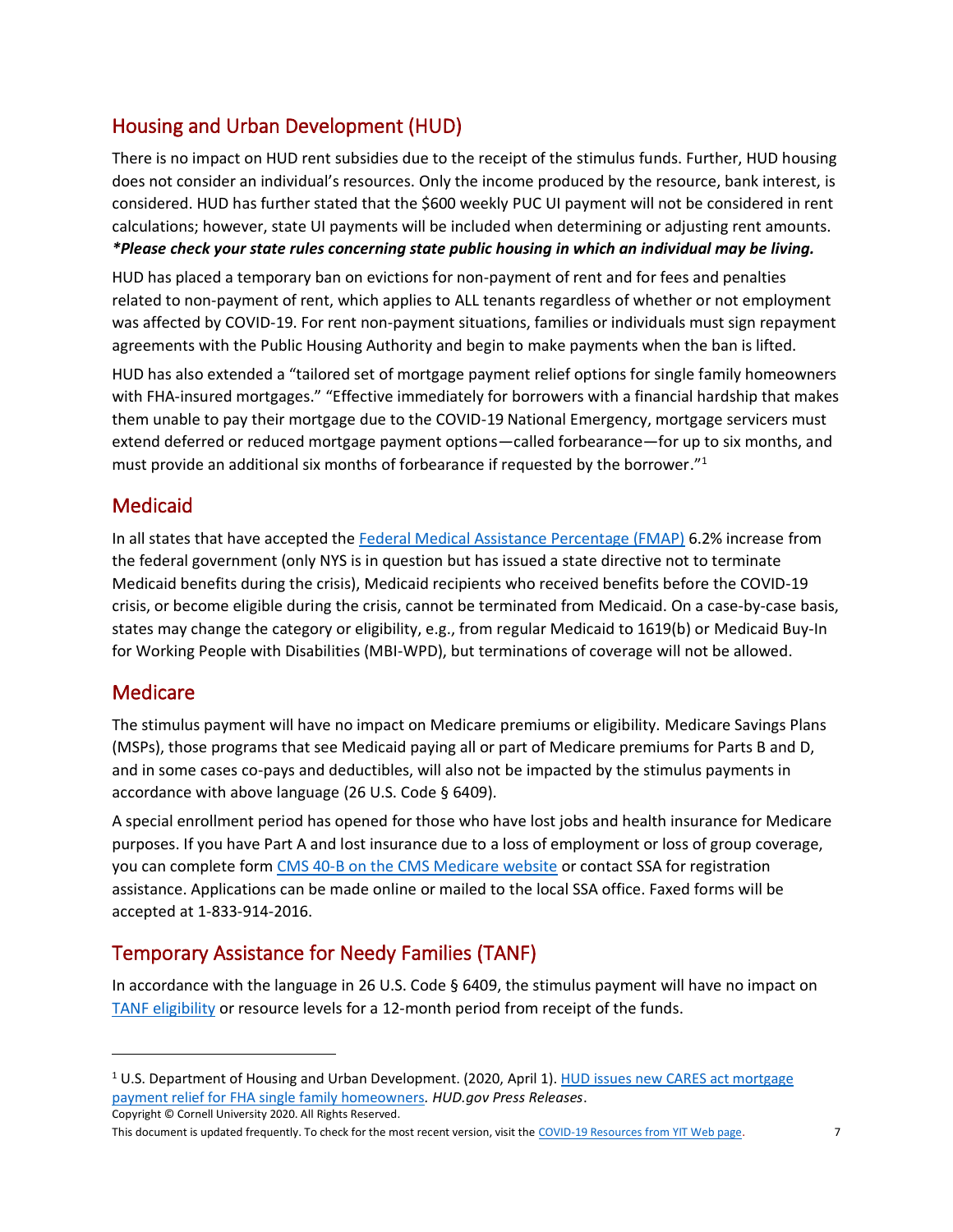# Veterans Affairs (VA) Pension (updated 11/9/2020)

In accordance with the language in 26 U.S. Code § 6409, the stimulus payment will have no impact on VA Pension eligibility or resource levels for a 12-month period from receipt of the funds. As with other traditional non-filers, VA Pensioners must [use the non-filer IRS](https://www.irs.gov/coronavirus/economic-impact-payments) site to claim an individual or dependent stimulus payment. The deadline for filing was May 5, 2020, but it has been extended to November 21, 2020.

## Unemployment Insurance (UI)

According to the U.S. [Department of Labor,](https://www.dol.gov/coronavirus/unemployment-insurance) the CARES Act, which was signed into law by President Trump on March 27, 2020, gives states the option of extending unemployment compensation to independent contractors and other workers who are ordinarily ineligible for unemployment benefits. You can [contact your state's unemployment office](https://www.dol.gov/coronavirus/unemployment-insurance#find-state-unemployment-insurance-contacts) to learn more about the availability of these benefits.

Each state is responsible for establishing its own UI benefits eligibility. In general, you qualify when you:

- Are unemployed through no fault of your own. In most states, this means you have separated from your last job due to a lack of available work.
- Meet work and wage requirements. You must meet your state's requirements for wages earned or time worked during an established period referred to as a "base period." In most states, this is usually the first four out of the last five completed calendar quarters before the time that your claim is filed. Some states may have relaxed this requirement as allowed by the CARES Act. Please check with your state's unemployment office.
- Are a self-employed individual or gig worker, like Uber and Lyft drivers, under the CARES Act provisions, and you meet your state's other UI criteria.
- Meet any additional state requirements. Find details of your **[own state's program](https://www.careeronestop.org/LocalHelp/UnemploymentBenefits/find-unemployment-benefits.aspx).**<sup>2</sup>

### **COVID-19-related "good cause" reasons for stopping work**

The new law means you may qualify for Unemployment Insurance if you are not working because:

- You were diagnosed with COVID-19 or you have symptoms.
- A member of your household was diagnosed with COVID-19.
- You are caring for a family or household member who tested positive or was diagnosed with COVID-19.
- You have primary responsibility for a child whose school or childcare is closed and you need to care for them.
- You have primary responsibility for a member of your household who needs care.
- Your employer or a government order told you to "self-quarantine."
- You have been advised by a health care provider to self-quarantine.
- Your immune system is compromised due to a serious health condition.
- You have a reasonable belief that because of COVID-19 going to work could harm your health.

Copyright © Cornell University 2020. All Rights Reserved.

<sup>2</sup> U.S. Department of Labor. (2020, April 2). *[How do I file for unemployment insurance?](https://www.dol.gov/general/topic/unemployment-insurance)*

This document is updated frequently. To check for the most recent version, visit the [COVID-19 Resources from YIT Web page.](https://www.yti.cornell.edu/coronavirus#covid-benefits) 8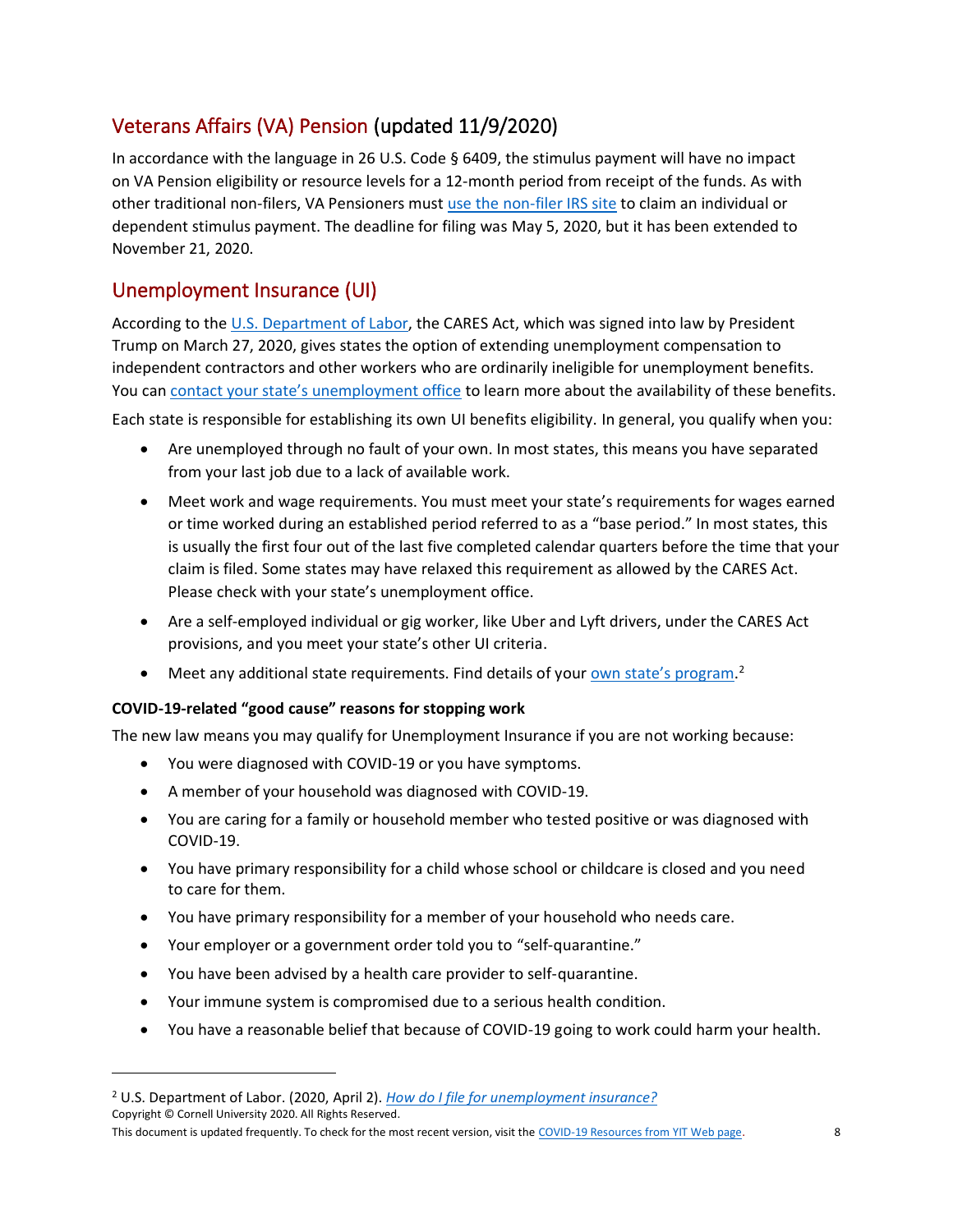- You were scheduled to start work but you no longer have that job or you cannot go to work due to COVID-19.
- The head of your household died from the coronavirus so now the whole household depends on you for support.
- Your place of work closed or reduced your hours because of COVID-19.
- You had to quit your job because you tested positive for COVID-19 or you came into contact with someone who tested positive.<sup>3</sup>

#### **Important UI facts**

- UI has been extended beyond the "normal" 26 weeks to 39 weeks with Pandemic Emergency Unemployment Assistance (PEUC). This extension will end December 31, 2020, regardless of the number of weeks over your state's maximum that have been received. For example, if you have received 26 state weeks and are receiving your 4<sup>th</sup> federal extension week UI payment in the last week of December 2020, this will be your last payment.
	- $\Box$  Most states provide 26 weeks of UI. Massachusetts residents will receive 43 weeks as the Commonwealth provides 30 weeks of UI in normal circumstances. Check your state's UI website for information concerning the number of weeks generally paid by your state.
	- $\Box$  If your state pays other than 26 weeks in normal circumstances, simply add 13 weeks to the number of state weeks of payment
- The CARES Act will provide UI benefits for self-employed individuals and gig workers, such as Uber or Lyft drivers (Pandemic Unemployment Assistance). It may also provide UI benefits to other non-traditionally eligible workers, as determined by each state.
- The federal government will also add \$600 per week to the maximum state UI benefit paid for 4 months until July 31, 2020 (Pandemic Unemployment Compensation). Thus, if your state maximum payment is \$450 per week, the weekly check will be \$1,045. There appears to be no variation in payment for those not receiving the maximum in a state, so until we receive other information, we must assume that the \$600 per week will be added to all UI amounts paid by the state.
- For workers with disabilities that will have to meet their state "base rate" (meaning that they have to have worked long enough and earned enough to be eligible for UI), see your [state's UI](https://www.careeronestop.org/LocalHelp/UnemploymentBenefits/find-unemployment-benefits.aspx)  [website](https://www.careeronestop.org/LocalHelp/UnemploymentBenefits/find-unemployment-benefits.aspx) for information concerning your state's "base rate" requirements. Many state websites also have calculators to estimate payments.
- Self-employed and gig workers do not need to meet the state "base rate" in order to receive UI. Their benefits levels will be determined based upon last year's tax filing. See your state's unemployment website or call the office in your state to determine if workers who do not meet the state "base period" are considered eligible under the CARES Act.

 $^3$  Thanks to the Massachusetts Law Reform Institute and Greater Boston Legal Services for their contribution on the good cause reasons for stopping work.

Copyright © Cornell University 2020. All Rights Reserved.

This document is updated frequently. To check for the most recent version, visit the [COVID-19 Resources from YIT Web page.](https://www.yti.cornell.edu/coronavirus#covid-benefits) 9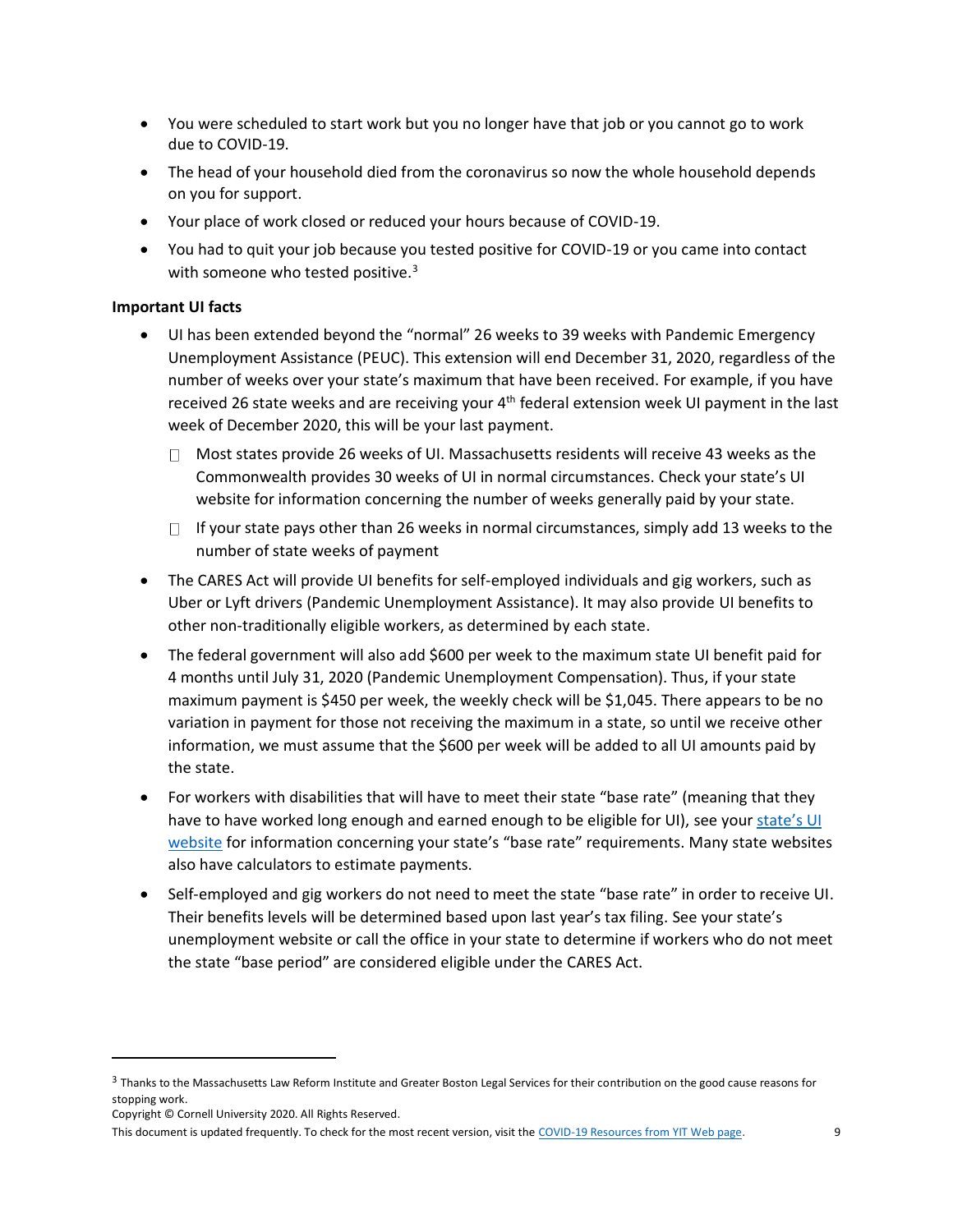#### **Important UI and SSI facts**

- SSI recipients are required to apply for any other benefit they may be eligible to receive when told of potential eligibility. The SSA Program Operations Manual System (POMS) states:
	- SSA advises him/her, on a written, dated notice, of potential eligibility for other benefits; **and**
	- $\Box$  He/she does not take all appropriate steps to file for and, if eligible, obtain any such payments within 30 days of receipt of such notice.
- For an SSI recipient who meets their state's UI "base period," the potential of receiving \$2,400 plus the state UI benefit exists. SSI recipients could receive much more through the UI program than through the SSI program. Thus, they should be encouraged to apply ASAP for UI, as long as you have determined that they will be eligible for UI. Given that the maximum period of receipt of UI in any state is 43 weeks, SSI recipients will still be suspended when UI ends. Please note:
	- $\Box$  At the conclusion of the UI, the recipient MUST call SSA to have the SSI reinstated.
	- $\Box$  Any EXCESS resources held at the time reinstatement is requested will count toward the resource limit.
	- $\Box$  Achieving a Better Life Experience (ABLE) accounts or other protected savings mechanisms could be considered, if eligible, to ensure SSI resource rules are met.

#### **Important UI and other benefits facts**

UI is unearned income and may impact monthly SNAP awards, TANF awards, and VA Pension awards. Before a UI application is filed, please ensure that the math makes sense and all lost benefits will be accommodated by the state UI payment and the \$600 weekly federal payment. When the federal payment stops on July 31, 2020, be sure to report the loss of income to the administering agency for each benefit lost or reduced to allow that agency to increase the benefit payable.

In addition, HUD has issued a directive that UI benefits (issued by the state but not including the \$600 PUC kicker) will be considered as income for rent subsidy purposes. See [https://www.hud.gov/sites/dfiles/Housing/documents/HUD\\_Multifamily\\_Corona\\_QA\\_FINAL.pdf](https://www.hud.gov/sites/dfiles/Housing/documents/HUD_Multifamily_Corona_QA_FINAL.pdf)

Be sure to note that UI benefits may be taxable depending upon one's overall income situation. Those receiving UI benefits during this crisis should request that the Unemployment office withhold federal and state taxes in order to avoid potential tax debt in the 2021 tax filing period.

The Federal Pandemic Unemployment Assistance (PUA) \$600 weekly bump will end on July 31. Individuals whose UI benefits will continue with only state benefits should report the change in income to SSA immediately. As this change will potentially increase your SSI benefits, this would be considered "essential work" for SSA offices. At this time, there is no decision as to whether this federal bump will be extended or how much that federal benefit might be.

## Medical Help for the Uninsured

The Secretary of Health and Human Services (HHS) announced on April 5, 2020, that money from the CARES Act would be set aside to meet the COVID-19-related medical expenses of the uninsured. How will this work? Any medical provider/hospital accepting Medicare can agree to provide services to any uninsured person and will receive the Medicare rate of payment. However, the provider/hospital must agree NOT to bill the uninsured person for any remaining expenses.

Copyright © Cornell University 2020. All Rights Reserved.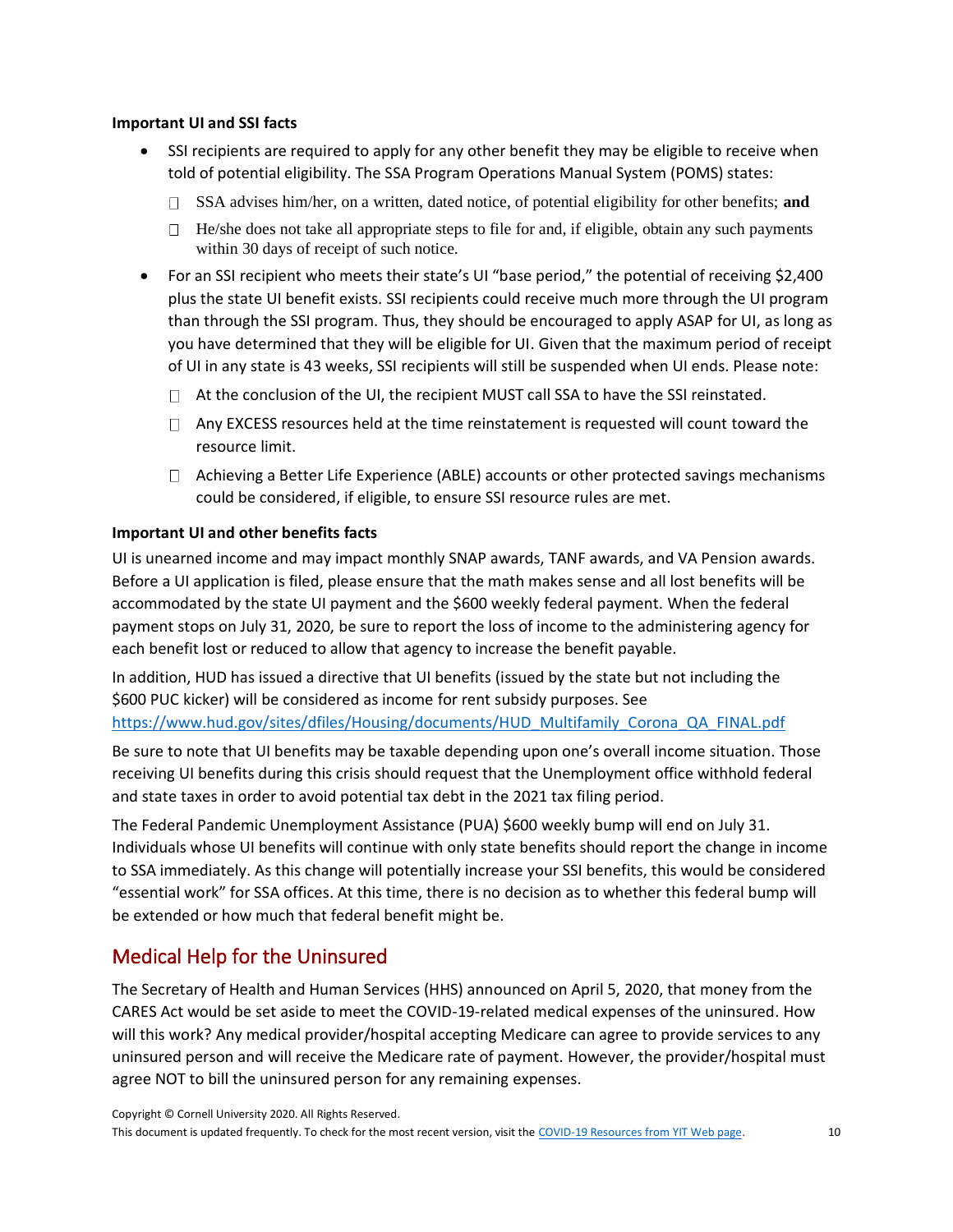## Contracts for Coronavirus Relief Efforts

Federal contracts directly related to COVID-19 relief efforts will not be required to meet the DOL requirement that sets a goal for employment of "qualified individuals with disabilities" for a period of 3 months from March 17, 2020, to July 17, 2020.

## Changes to SSA's Essential Workload and COVID-19 Policies

On April 28, SSA was instructed that claims representatives can suspend benefits or process a work review to stop benefits if a recipient is working and earning SGA *and* requests that SSA take this action. The recipient or representative payee must make this request—no third-party requests will be accepted.

Due to potential delays created by the COVID-19 crisis, on April 24, SSA directed that if EXR Provisional Payments expire, the recipient may request that payments be made under existing "Dire Need" policies.

## Conclusion (updated 11/9/2020)

As significant benefits derived from the CARES Act wind down, we will be watching Congressional action as they introduce and debate the next COVID-19 relief package. As of early November, no federal legislation has been passed to provide additional relief. However, President Trump did issue a handful of executive orders in August. These orders attempt to provide financial assistance in relation to the COVID-19 epidemic. We cover those orders in a different PDF, [Benefits Planning and the Executive](https://yti.cornell.edu/documents/executive-orders-of-aug8.pdf)  [Orders of August 8, 2020.](https://yti.cornell.edu/documents/executive-orders-of-aug8.pdf)

# **Work Incentive Practitioner Credential Program**

## **Learn to guide individuals with disabilities to return to work as you earn a WIP-C™ credential!**

Cornell University's Yang-Tan Institute (YTI) offers the Work Incentive Practitioner Credential webinar series 3 times per year. You'll join instructors Raymond Cebula and Edwin Lopez for 17 sessions to earn your WIP-C™ credential. Or, you can join for just one session or just one of the three parts.

**Part 1: Social Security Disability Insurance and Supplemental Security Income and Work** *Explore the principal benefits provided by the Social Security Administration (SSA), as well as related work incentives.*

### **Part 2: The Effect of Work on Other Federal Programs**

*Review federal programs providing benefits to individuals with disabilities, including TANF, Workers Compensation, and Veterans Benefits. Plus learn how each relates to the others and is impacted by earned income.*

#### **Part 3: The Ins and Outs of Being a Benefits Practitioner**

*Gain insight into how this complex mix of work incentives, critically needed benefits, and earnings can be explained to an individual with a disability to encourage both work and financial independence.* 

#### For more information or to sign up:

visit [www.ytionline.org/courses](http://www.ytionline.org/courses) or send email to [ams834@cornell.edu](http://ams834@cornell.edu/)

Copyright © Cornell University 2020. All Rights Reserved.